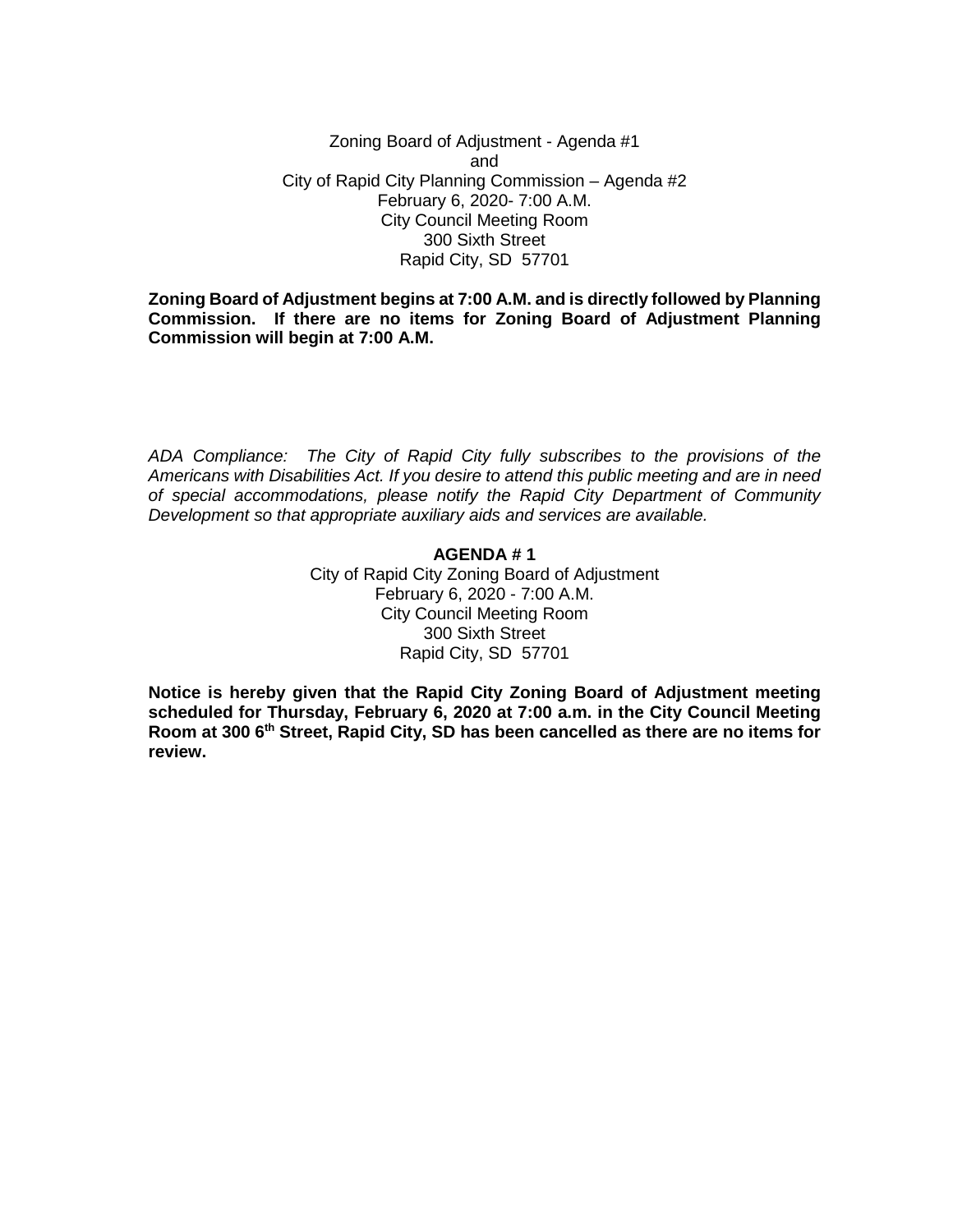*ADA Compliance: The City of Rapid City fully subscribes to the provisions of the Americans with Disabilities Act. If you desire to attend this public meeting and are in need of special accommodations, please notify the Rapid City Department of Community Development so that appropriate auxiliary aids and services are available.*

> **AGENDA # 2** City of Rapid City Planning Commission February 6, 2020 - 7:00 A.M. City Council Meeting Room 300 Sixth Street Rapid City, SD 57701

*SOME OF THE ITEMS ON THIS AGENDA ARE SUBJECT TO A PUBLIC HEARING OR CONSIDERATION BY THE RAPID CITY COUNCIL FOR FINAL ACTION. PLEASE CONTACT THE DEPARTMENT OF COMMUNITY DEVELOPMENT STAFF FOR INFORMATION REGARDING THE DATE ANY PARTICULAR ITEM MAY BE CONSIDERED BY THE CITY COUNCIL.*

### **Consent Calendar**

**The following items have been placed on the Consent Calendar for action to be taken on all items in accordance with staff's recommendation by a single vote. Any item may be removed from the Consent Calendar by any Planning Commissioner, staff member, or audience member, for separate consideration:**

### **---CONSENT CALENDAR---**

- 1. Approval of the January 23, 2020 Planning Commission Meeting Minutes.
- 2. No. 20PL001 North of Moon Meadows Drive
	- A request by KTM Design Solutions, Inc for Alta Terra Development to consider an application for a **Preliminary Subdivision Plan** for proposed Lots 3 and 4 of Block 1 of Moon Meadows Park Subdivision, legally described as the SW1/4 of the NW1/4 less Lot H1 and Lot H2 of the W1/2 of the NW1/4 Less Lot H1 of the SW1/4 of the NW1/4, less Moon Meadows Park Subdivision less right-of-way, located in Section 35, T1N, R7E, BHM, Rapid City, Pennington County, South Dakota, more generally described as being located in Moon Meadows Park Subdivision.
- 3. No. 20OA001 Ordinance to Add a Pre-Submittal Meeting to the Requirements for Development Engineering Plans by Amending Section 16.08070 of the Rapid City Municipal Code A request by City of Rapid City to consider an application for an **Ordinance to Add a Pre-Submittal Meeting to the Requirements for Development Engineering Plans by Amending Section 16.08070 of the Rapid City Municipal Code**.
- \*4. No. 20UR001 East side of Creek Drive, south of the Lombardy Industrial Park A request by FMG Engineering for City of Rapid City Fire Department to consider an application for a **Conditional Use Permit to allow a fire fighting training facility** for Tract A of South Creek Industrial Park #2, located in Section 8, T1N, R8E, BHM, Rapid City, Pennington County, South Dakota, more generally described as being located in South Creek Industrial Park #2.

## *The Rapid City Planning Commission's action on this item is final unless any party appeals that decision to the Rapid City Council. All appeals must be submitted in*